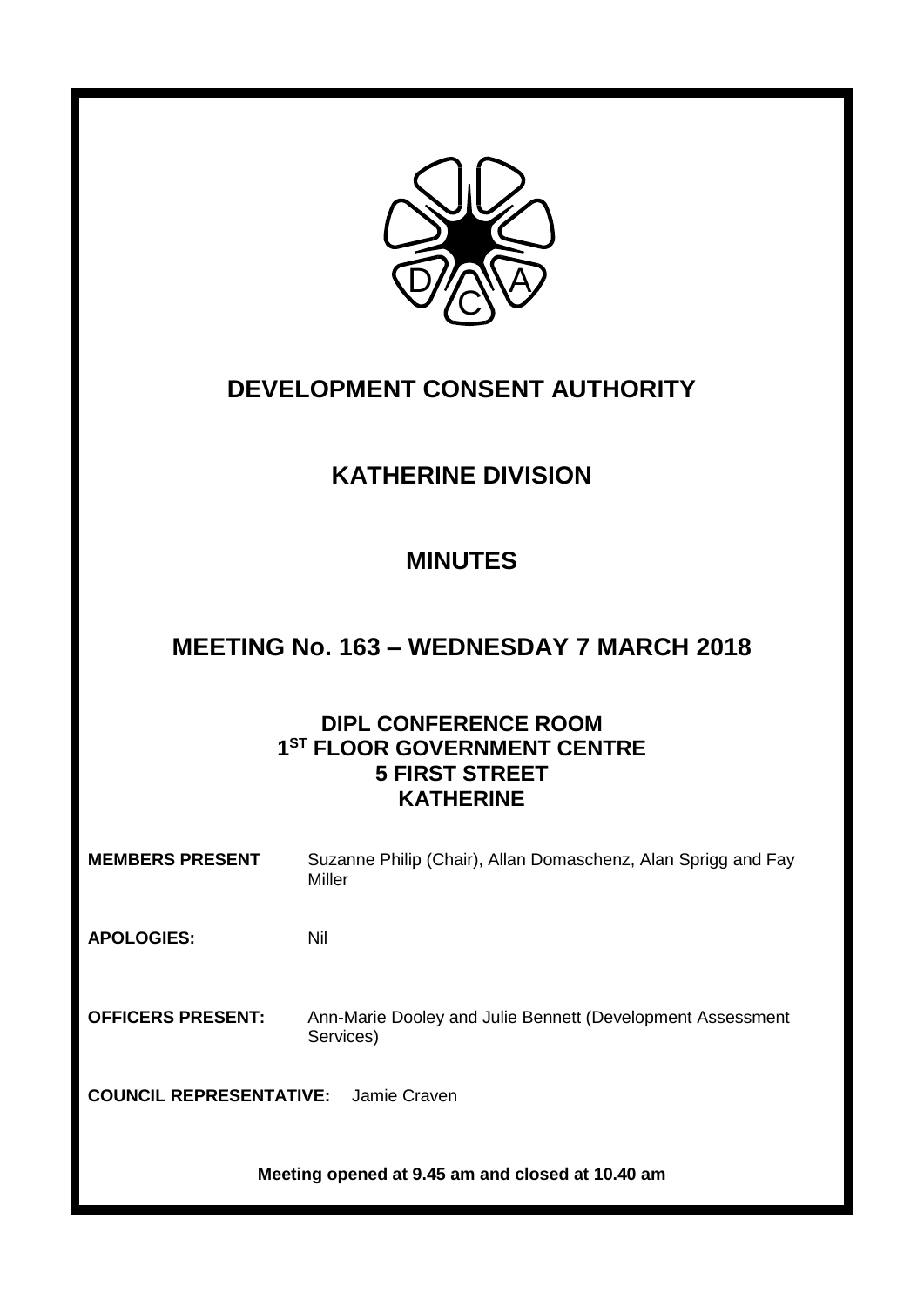**THE MINUTES RECORD OF THE EVIDENTIARY STAGE AND THE DELIBERATIVE STAGE ARE RECORDED SEPARATELY. THESE MINUTES RECORD THE DELIBERATIVE STAGE. THE TWO STAGES ARE GENERALLY HELD AT DIFFERENT TIMES DURING THE MEETING AND INVITEES ARE PRESENT FOR THE EVIDENTIARY STAGE ONLY.**

#### **ITEM 1 SERVICE STATION PA2018/0015 NT PORTION 5437 (40) EMUNGALAN ROAD, EMUNGALAN APPLICANT MASTERPLAN NT**

Mr Jack Priestley and Mr Abie Paul (Masterplan NT) (via video link) and Ms Deborah Burrows (Puma Energy) attended.

**RESOLVED** That, the Development Consent Authority determine to reduce the car parking **05/18** requirements pursuant to Clause 6.5.2 (Parking Requirements) of the NT Planning Scheme and vary the requirements of Clause 6.5.3 (Parking Layout) of the NT Planning Scheme, and pursuant to section 53(a) of the *Planning Act*, consent to the application to develop NT Portion 5437 (40) Emungalan Road, Emungalan for the purpose of a service station, subject to the following conditions:

#### **CONDITIONS PRECEDENT**

- 1. Prior to the endorsement of plans and prior to commencement of works (including site preparation), amended plans to the satisfaction of the consent authority must be submitted to and approved by the consent authority. When approved, the plans will be endorsed and will then form part of the permit. The plans must be drawn to scale with dimensions and two copies must be provided. The plans must be generally in accordance with the plans submitted with the application but modified to show:
- (a) site access and egress to the requirements of Katherine Town Council;
- (b) surfaces to be compacted and covered by gravel specifying the depth and type of material used; and
- (c) the existing lease over NT Portion 7041 (A).
- 2. Prior to the endorsement of plans and prior to the commencement of works (including site preparation), a landscape plan to the satisfaction of the consent authority must be submitted to and approved by the consent authority. When approved, the plan will be endorsed and will then form part of the permit. The landscaping plan must be generally in accordance with the landscape concept plan and must include a planting schedule of all proposed trees, shrubs and ground covers, including botanical names, common names, sizes at maturity, and quantities of each plant. All species selected must be to the satisfaction of the consent authority.
- 3. Prior to the commencement of works, a schematic plan demonstrating the on-site collection of stormwater and its discharge into the Katherine Town Councils stormwater drainage system shall be submitted to and approved by the Katherine Town Council, to the satisfaction of the consent authority. The plan shall include details of site levels and Council's stormwater drain connection point/s. The plan shall also indicate how stormwater will be collected on the site and connected underground to Council's system or an alternative approved connection, without being contaminated by the activities proposed to be undertaken on site.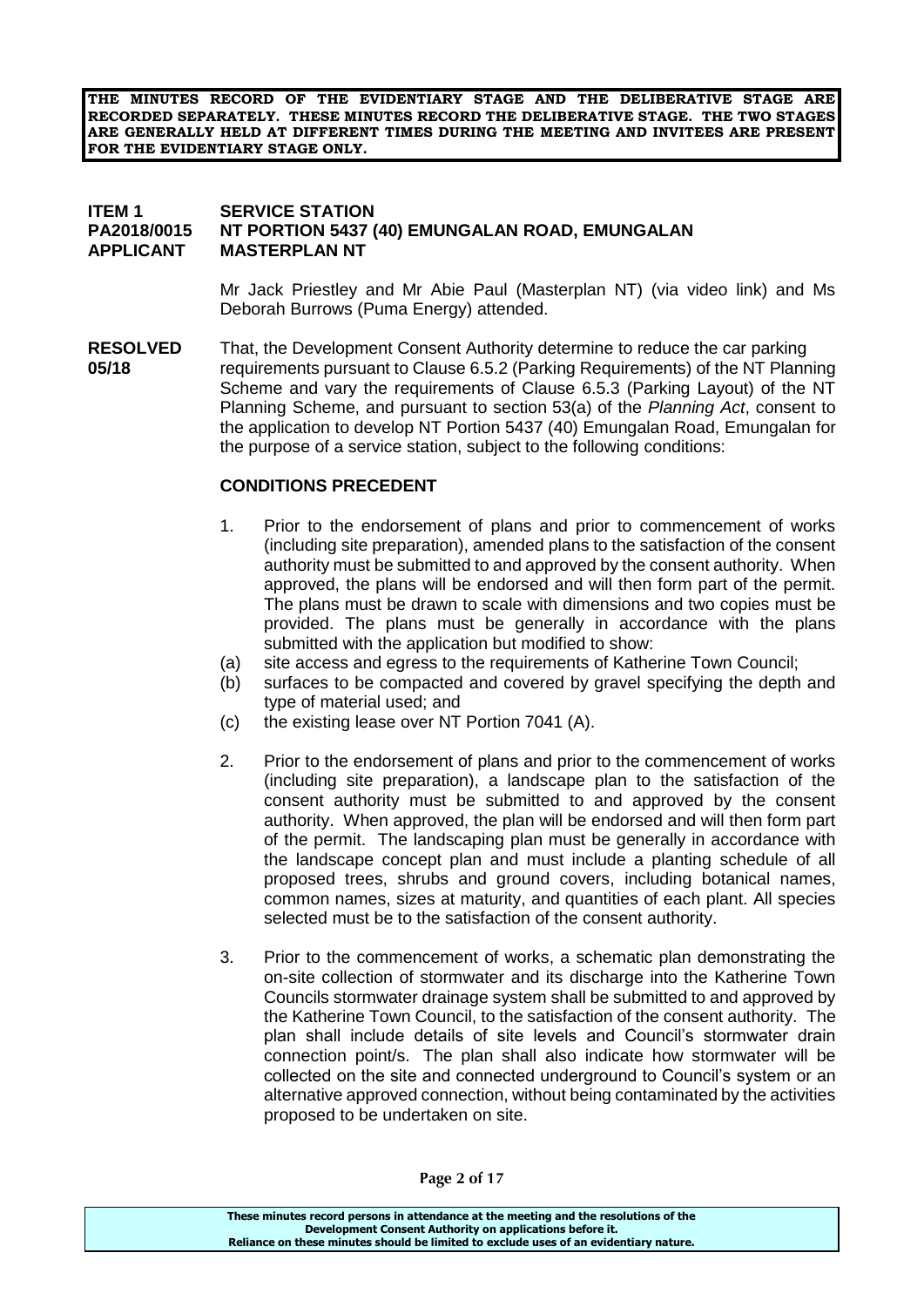### **GENERAL CONDITIONS**

- 4. The works carried out under this permit shall be in accordance with the drawings endorsed as forming part of this permit.
- 5. The permit grants approval for the use of the land for retail sale of fuel only.
- 6. This permit does not consent to the use of the rear of the site including the existing shed and office. The use and/or development as shown on the endorsed plans must not be altered without the further consent of the consent authority.
- 7. All wastes and contaminants are contained for removal by a licenced waste handler, to the requirements of the NT Environment Protection Authority, to the satisfaction of the consent authority.
- 8. Prior to the removal of soil from site the material should be assessed for contaminants to determine appropriate disposal and or reuse of the material as appropriate. This clearance will form part of this permit and must be provided to the Northern Territory Environment Protection Authority, to the satisfaction of the consent authority.
- 9. The owner of the land must enter into agreements with the relevant authorities for the provision of drainage and electricity facilities to the development shown on the endorsed plan in accordance with the authorities requirements and relevant legislation at the time.
- 10. Any developments on or adjacent to any easements on site shall be carried out to the requirements of the relevant service authority to the satisfaction of the consent authority.
- 11. The kerb crossovers and driveways to the site approved by this permit are to meet the technical standards of Katherine Town Council, to the satisfaction of the consent authority.
- 12. The owner shall:
- (a) remove disused vehicle and/ or pedestrian crossovers;
- (b) provide footpaths/ cycleways;
- (c) collect stormwater and discharge it to the drainage network; and
- (d) undertake reinstatement works; all to the technical requirements of and at no cost to the Katherine Town Council, to the satisfaction of the consent authority.
- 13. "No entry/no exit" signs and arrows directing the internal traffic movement on site shall be provided at completion of building to the requirements and satisfaction of the consent authority.
- 14. Appropriate erosion and sediment control measures should be effectively implemented throughout the construction stage of the development and all disturbed soil surfaces must be satisfactorily stabilised against erosion at completion of works, to the satisfaction of the Consent Authority Information can be obtained from the IECA Best Practice Erosion and Sediment Control Guidelines 2008 available at www.austieca.com.au and the NTG website <https://nt.gov.au/environment/soil-land-vegetation>

**Page 3 of 17**

**These minutes record persons in attendance at the meeting and the resolutions of the Development Consent Authority on applications before it. Reliance on these minutes should be limited to exclude uses of an evidentiary nature.**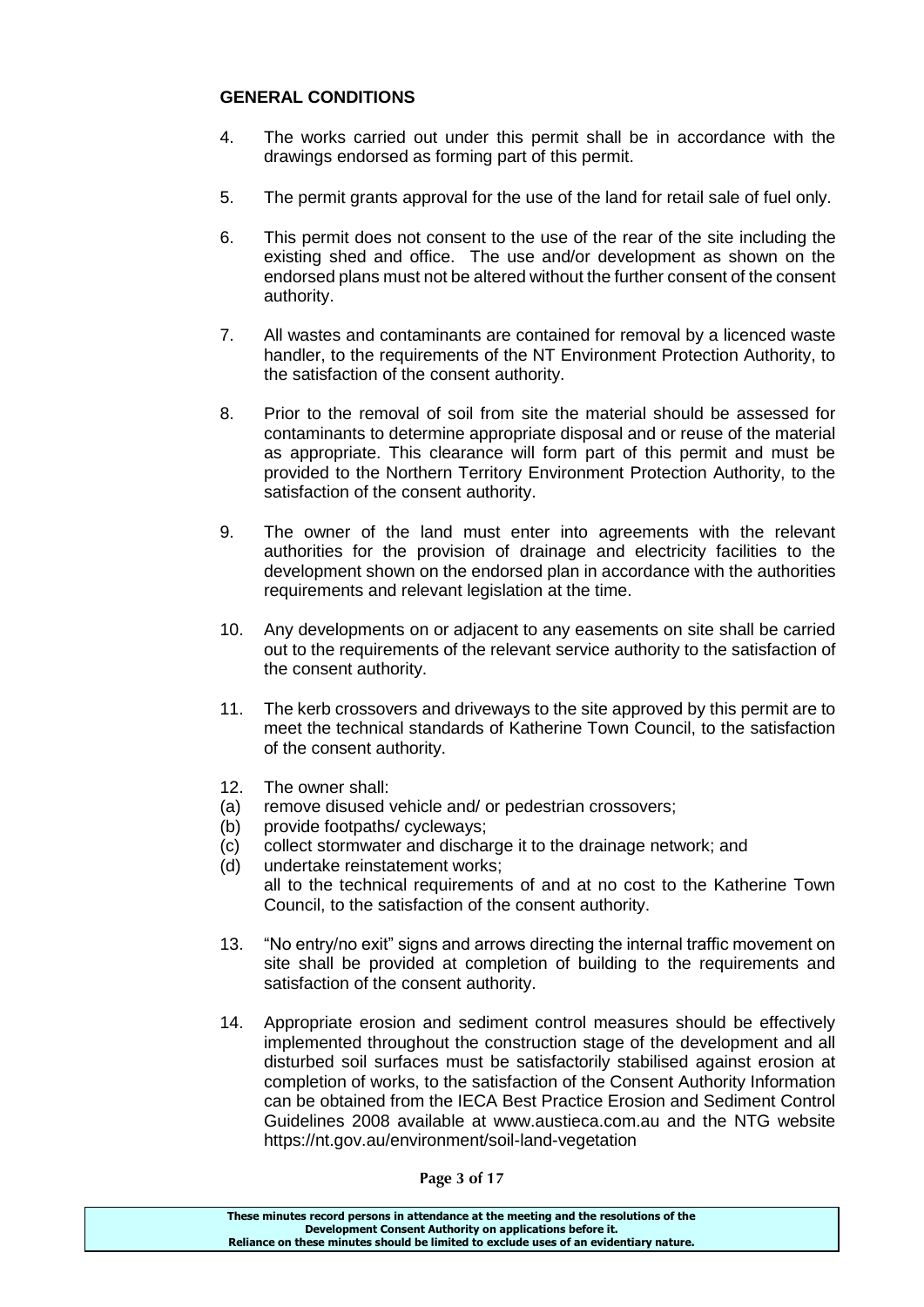- 15. No polluted and/or sediment laden run-off is to be discharged directly or indirectly into Katherine Town Council drains or to any watercourse.
- 16. No fence, hedge, tree or other obstruction exceeding a height of 0.6m is to be planted or erected so that it would obscure sight lines at the junction of the driveway and the public street.
- 17. Before the occupation of the development starts, the landscaping works shown on the endorsed plans must be carried out and completed to the satisfaction of the consent authority.
- 18. The landscaping shown on the endorsed plans must be maintained to the satisfaction of the consent authority, including that any dead, diseased or damaged plants are to be replaced.
- 19. The proponent must ensure that only clean fill (virgin excavated natural material) is accepted and that the inert fill has been adequately assessed as being suitable for its intended use.
- 20. Storage for waste disposal bins is to be provided to the requirements of Katherine Town Council to the satisfaction of the consent authority.
- 21. The proponent shall erect a notice adjacent to any water point that states 'water not provided for human consumption', to the satisfaction of the consent authority.

### **NOTES:**

- 1. The Power and Water Corporation advises that the Water and Sewer Services Development Section [\(landdevelopmentnorth@powerwater.com.au\)](mailto:landdevelopmentnorth@powerwater.com.au) and Power Network Engineering Section [\(powerconnections@powerwater.com.au\)](mailto:powerconnections@powerwater.com.au) should be contacted via email a minimum of 1 month prior to construction works commencing in order to determine the Corporation's servicing requirements, and the need for upgrading of on-site and/or surrounding infrastructure.
- 2. The permit holder is advised that the proposal may have assessment implications under the *Waste Management and Pollution Control Act*. The applicant is encouraged to contact the NT EPA on (08) 8924 4218 or ntepa@nt.gov.au. More information can be found on the Northern Territory Environment Protection Authority website at: [https://ntepa.nt.gov.au/waste](https://ntepa.nt.gov.au/waste-pollution)[pollution](https://ntepa.nt.gov.au/waste-pollution)
- 3. Any proposed works which fall within the scope of the *Construction Industry Long Service Leave and Benefits Act* must be notified to NT Build by lodgement of the required Project Notification Form. Payment of any levy must be made prior to the commencement of any construction activity. NT Build should be contacted via email (info@ntbuild.com.au) or by phone on 08 89364070 to determine if the proposed works are subject to the Act.
- 4. A groundwater extraction licence is required under the *Water Act* where annual extraction exceeds 5 ML. For advice on water extraction licences please contact the Policy and Planning Branch of the Department of Environment and Natural Resources.

**Page 4 of 17**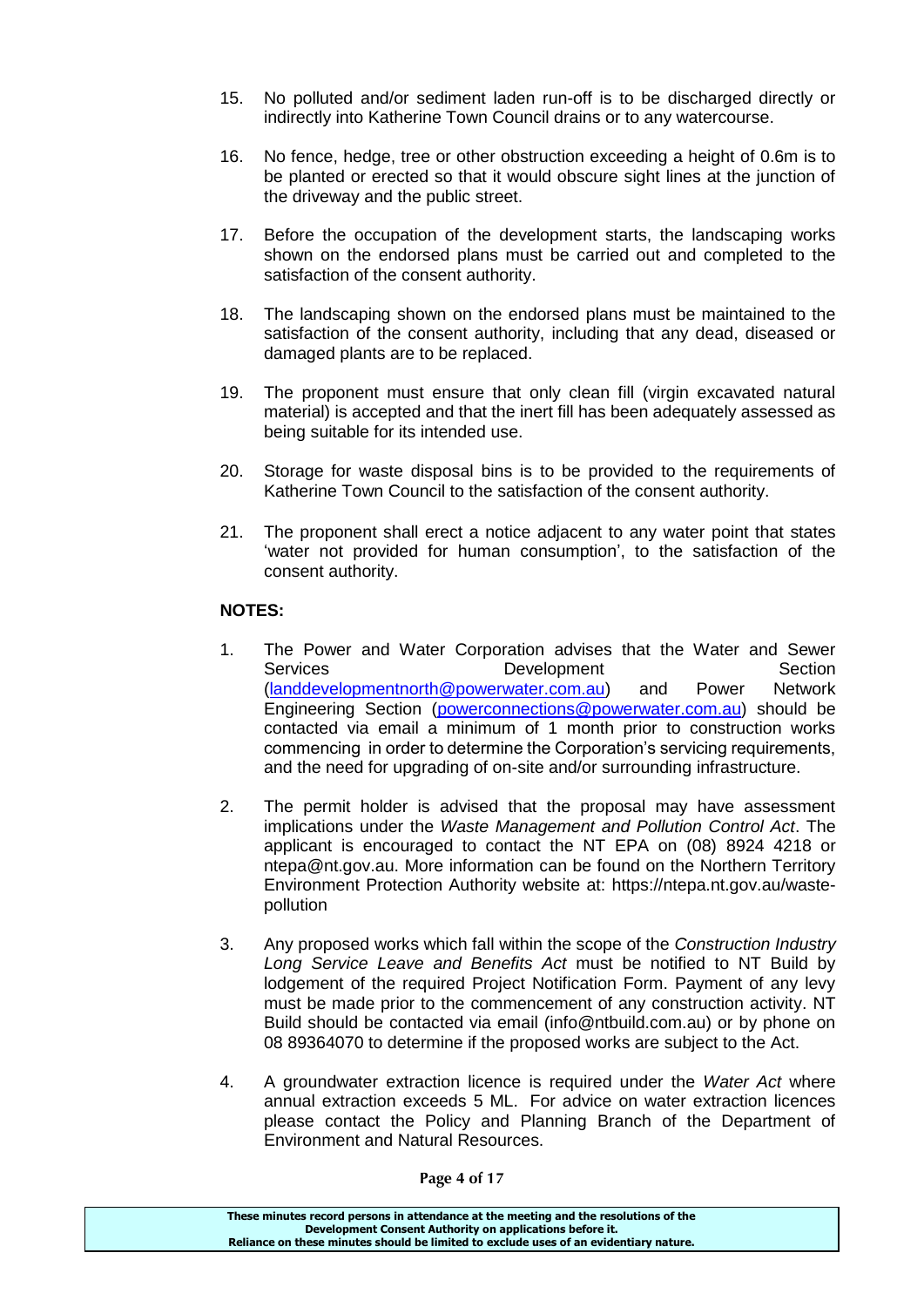#### **REASONS FOR THE DECISION**

1. Pursuant to section 51(a) of the *Planning Act,* the consent authority must take into consideration the planning scheme that applies to the land to which the application relates.

The proposed service station designed for retail sales to large commercial vehicles (including road trains) is consistent with the Katherine Land Use Plan which identifies the strategic location of Emungalan to support transport activities. Whilst there is a lack of reticulated water currently in the area, the applicant revised the scope of works and activities, confirmed demand for water will be less than 5 ML per year and access to groundwater supplies via an existing bore is available.

This approval applies to the front of the site only and does not include the shed and office, as reflected in the application and in the absence of details regarding fire-fighting water supplies and equipment.

Clause 6.5.1 (Parking Requirements) of the NT Planning Scheme specifies a minimum requirement of five car parks for a service station. The proposal excludes convenience shopping and is limited to unmanned fuel bowsers which allow 24 hour purchase. The applicant has demonstrated that the use of the land will not generate a parking demand, therefore the parking reduction is supported to exclude the provision of any car parks.

Clause 6.12 (Landscaping) of the NT Planning Scheme is intended to ensure that landscaping on a site complements and enhances the streetscape, is attractive, water efficient and contributes to a safe environment. A condition precedent requiring landscaping plans is included to ensure the development takes into account this requirement.

Clause 8.1.4 (Service Stations) of the NT Planning Scheme stipulates that a site may be developed for a service station only where vehicular access and egress does not create a traffic hazard on adjacent roads; and vehicular crossings of the footpath are not more than 9m wide. The design has not identified space on site for queueing of the design vehicle and Katherine Town Council have advised that the development may require deceleration or turning lanes to address safety and traffic management. Further, the Katherine Town Council Developer Guidelines stipulate a maximum of one 6 m wide driveway for all commercial and industrial allotments however may give consideration to alternatives based on the design vehicle, safety and traffic management. A condition precedent is included to ensure that the development provides site access and egress to the requirements of the Katherine Town Council.

**Page 5 of 17** 2. Pursuant to section 51(j) of the *Planning Act*, the consent authority must take into consideration the capability of the land to which the proposed development relates to support the proposed development and the effect of the development on the land and on other land, the physical characteristics of which may be affected by the development.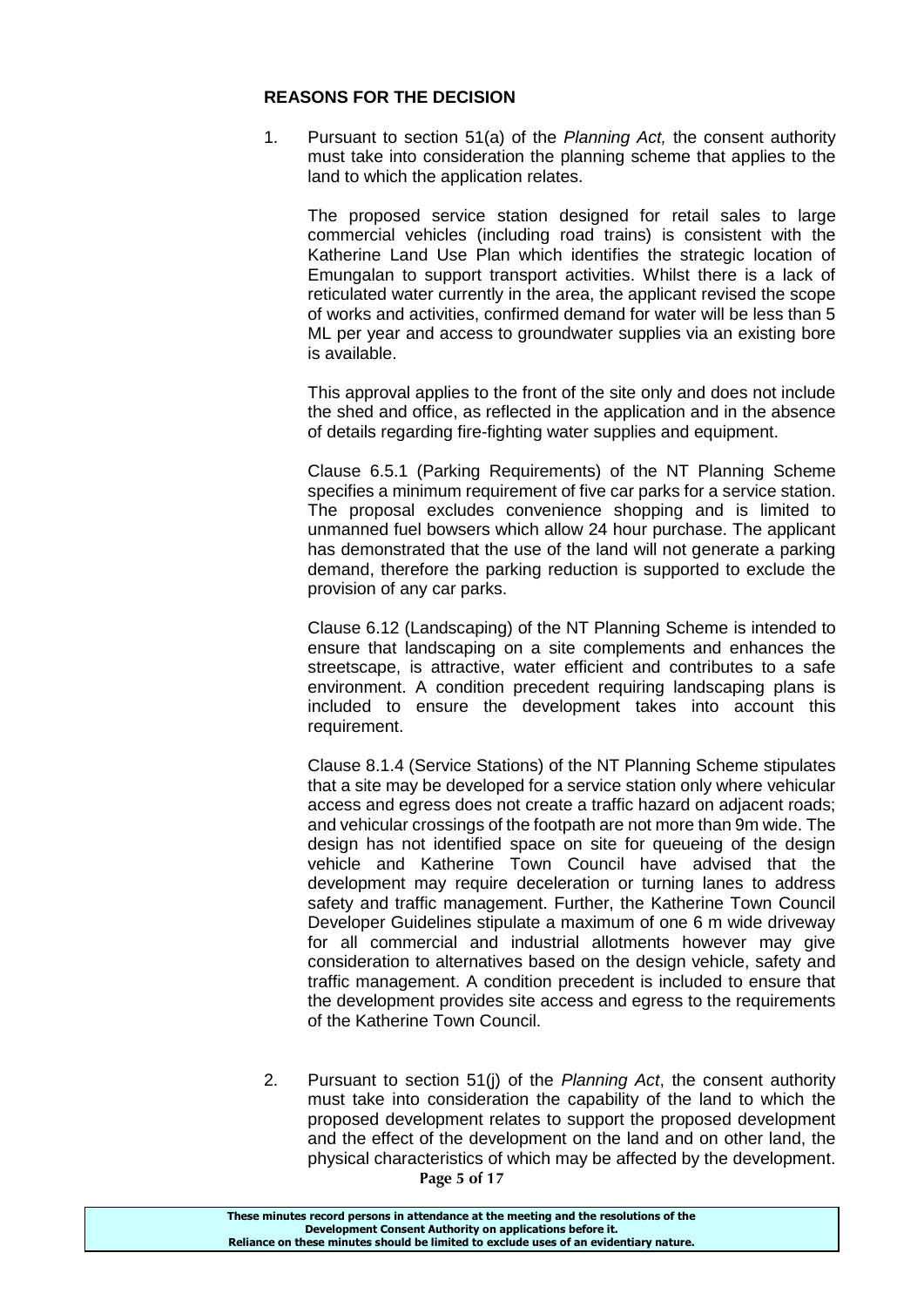The site is not within a defined flood area, being the Katherine River 1 % Annual Exceedance Probability flood level which reduces the risk of exposure of the development to flooding. The site is cleared and has previous development which indicates the site capability, including clearing of native vegetation, surfacing with crushed rock, bore and buildings. The permit does not grant approval to use the existing bore as a potable water supply for human consumption in the absence of current water quality testing verifying the quality is suitable for consumption.

The Department of Environment and Natural Resources have advised that previous land uses of the property have been identified with potential to have caused soil contamination and construction has the potential to require soil removal off-site. A condition is included to address the potential risk of contamination, to the requirements of the Northern Territory Environment Protection Authority.

3. Pursuant to section 51(n) of the *Planning Act*, the consent authority must take into consideration the potential impact on the existing and future amenity of the area in which the land is situated.

There are no residential or commercial zones in close proximity to the site that may include land uses sensitive to emissions of noise or odour. The inclusion of a condition precedent requiring a landscaping plan ensures that the appearance of the development will enhance the amenity of the area.

The Emungalan area includes rural lots which require access through the industrial area, such that any impact on traffic can have a broader consequence on the amenity of the area. A condition precedent requiring access to be designed to the requirements of Katherine Town Council will provide the opportunity to demonstrate the site entrance will be constructed to maintain the safety and management of traffic in the area.

**ACTION:** Notice of Consent and Development Permit

#### **ITEM 2 CARAVAN PARK (TEMPORARY WORKERS ACCOMMODATION) WITHIN A PA2018/0017 DEFINED FLOOD AREA LOT 1867 (162) VICTORIA HIGHWAY, TOWN OF KATHERINE APPLICANT NEVILLE JONES SERVICES**

Mr Neville Jones (Neville Jones Services) attended.

**RESOLVED** That, pursuant to section 53(a) of the *Planning Act*, the Development Consent **06/18** Authority consent to the application to develop Lot 1867 (162) Victoria Highway, Town of Katherine for the purpose of a caravan park (temporary workers accommodation) within a defined flood area, subject to the following conditions:

#### **CONDITIONS PRECEDENT**

**Page 6 of 17** 1. Prior to the endorsement of plans and prior to commencement of works (including site preparation), amended plans to the satisfaction of the consent authority must be submitted to and approved by the consent authority. When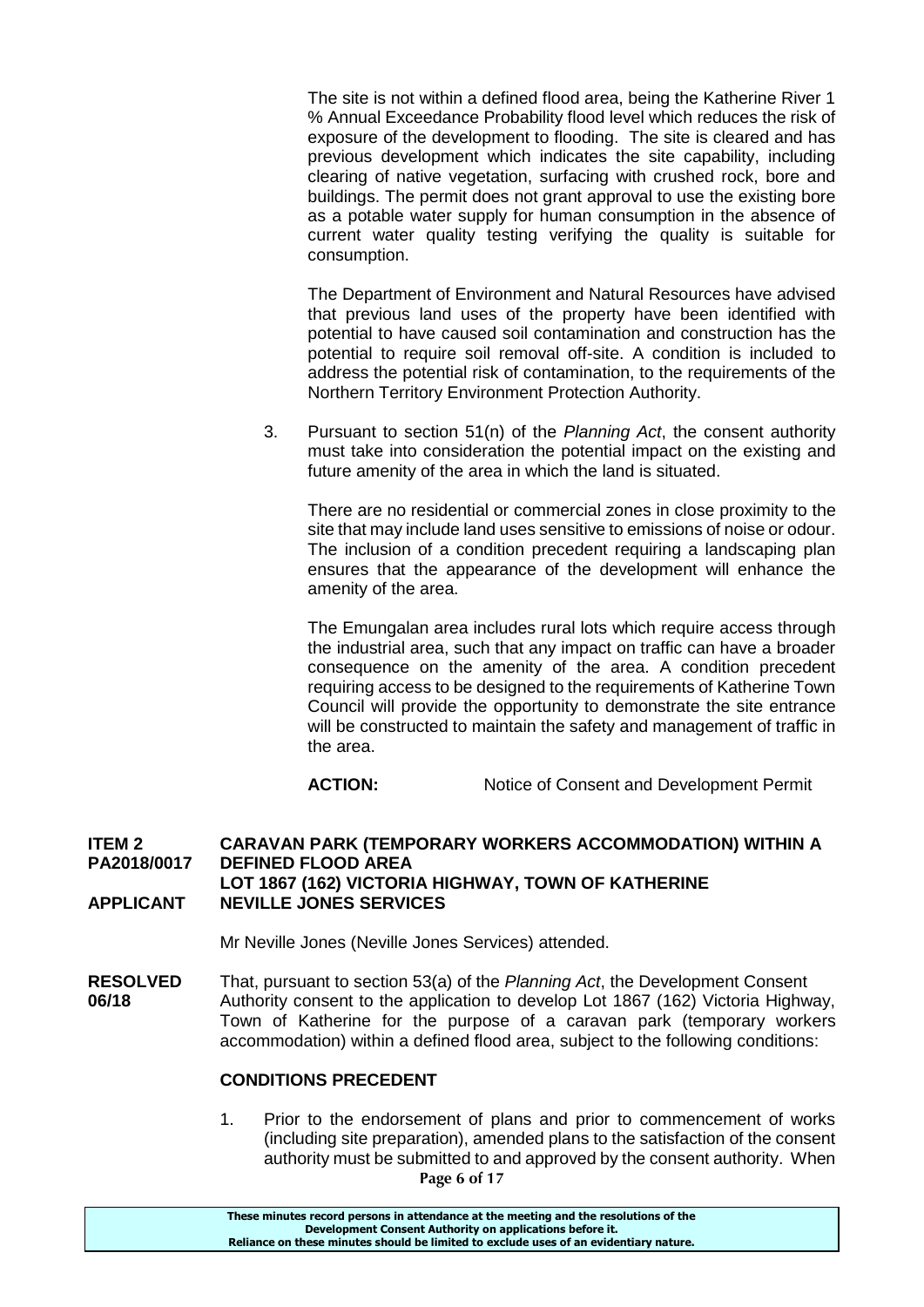approved, the plans will be endorsed and will then form part of the permit. The plans must be drawn to scale with dimensions and two copies must be provided. The plans must be generally in accordance with the plans submitted with the application but modified to show:

- (a) elevation and floor plans of all buildings (including each storey); and
- (b) location of electricity easement/s;
- 2. Prior to the endorsement of plans and prior to the commencement of works (including site preparation), a landscape plan to the satisfaction of the consent authority must be submitted to and approved by the consent authority. When approved, the plan will be endorsed and will then form part of the permit. The landscaping plan must be generally in accordance with the landscape concept plan but modified to include:
- (a) planting to further screen the development from the Zimin Drive road reserve; and
- (b) a planting schedule of all proposed trees, shrubs and ground covers, including botanical names, common names, sizes at maturity, and quantities of each plant.

All species selected must be to the satisfaction of the consent authority.

- *3.* Prior to the commencement of works, a schematic plan demonstrating the on-site collection of stormwater and its discharge into the Katherine Town Councils stormwater drainage system shall be submitted to and approved by the Katherine Town Council, to the satisfaction of the consent authority. The plan shall include details of site levels and Council's stormwater drain connection point/s. The plan shall also indicate how stormwater will be collected on the site and connected underground to Council's system or an alternative approved connection.
- *4.* Prior to the commencement of works, an Erosion and Sediment Control Plan (ESCP) is to be submitted to and approved by the Consent Authority on the advice of the Department of Environment and Natural Resources (DENR). The ESCP must be developed by a **suitably qualified and experienced professional** in erosion and sediment control planning and in accordance with the Key Principals of erosion and sediment control as specified in the IECA Best Practice Erosion and Sediment Control Guidelines 2008. The ESCP should detail methods and treatments for minimising erosion and sediment loss from the site during the construction phase and that all disturbed soil surfaces must be satisfactorily stabilised against erosion at completion of works. Information regarding erosion and sediment control and ESCP content is available at [www.austieca.com.au](http://www.austieca.com.au/) and the NTP website: [https://nt.gov.au/environment/soil-land-vegetation.](https://nt.gov.au/environment/soil-land-vegetation) The ESCP should be emailed for assessment to: [DevelopmentAssessment.DENR@nt.gov.au.](mailto:DevelopmentAssessment.DENR@nt.gov.au)

### **GENERAL CONDITIONS**

- 5. The works carried out under this permit shall be in accordance with the drawings endorsed as forming part of this permit.
- 6. All works relating to this permit are to be undertaken in accordance with the approved Erosion and Sediment Control Plan (ESCP) to the requirements of the consent authority on the advice of the Department of Environment and Natural Resources (DENR).

**These minutes record persons in attendance at the meeting and the resolutions of the Development Consent Authority on applications before it. Reliance on these minutes should be limited to exclude uses of an evidentiary nature.**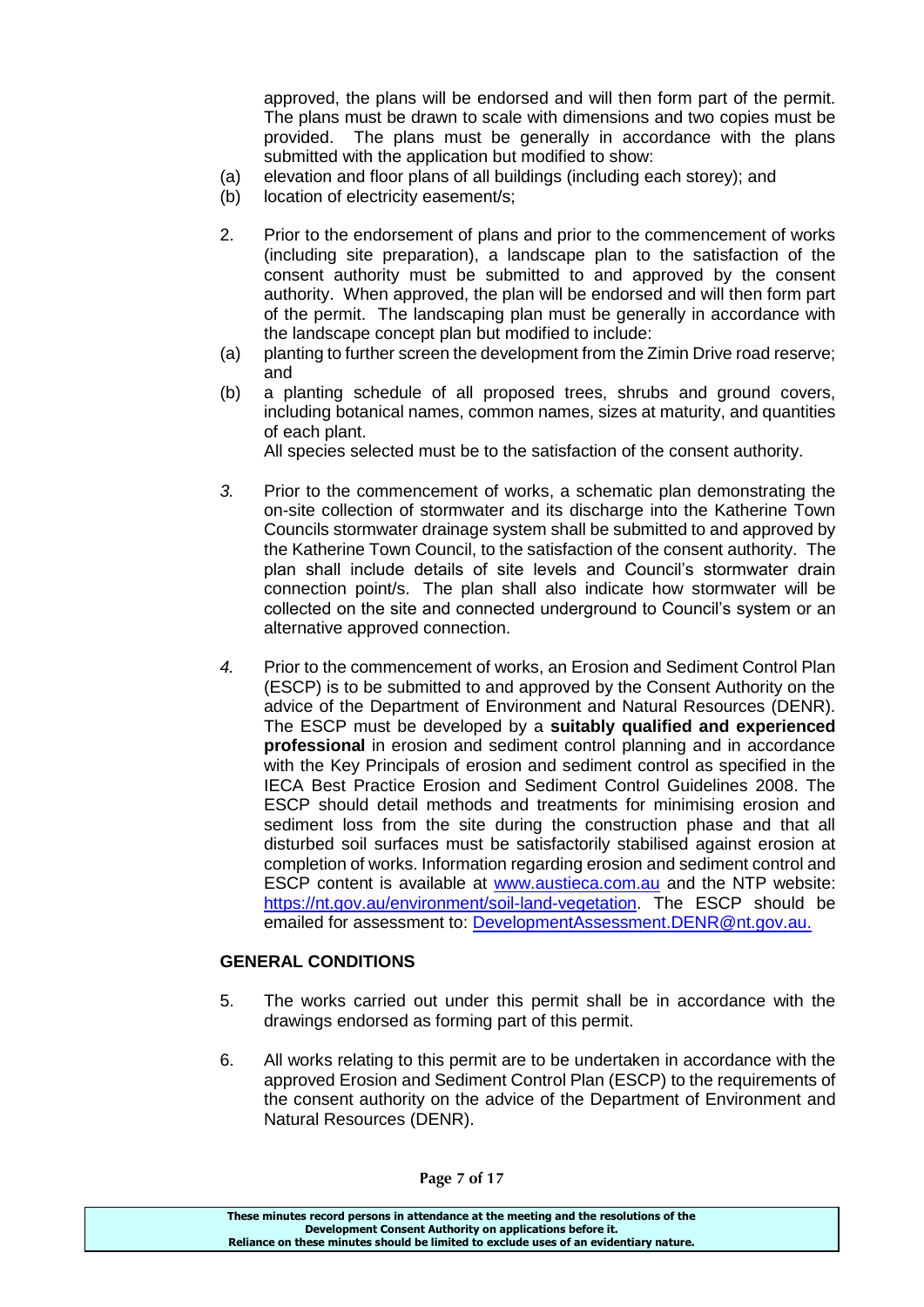- 7. The use of the land for the purpose of a caravan park (temporary workers accommodation) within a defined floor area must cease within 10 years of the date the permit issued and all structures are to be removed from the site, to the satisfaction of the consent authority.
- *8.* The operation of the use must ensure that occupants are notified of the emergency management procedures applicable to the site and have strategies to ensure personal resilience in the event of an emergency, to the satisfaction of the consent authority.
- 9. The owner of the land must enter into agreements with the relevant authorities for the provision of water supply, drainage, sewerage and electricity facilities, and telecommunication networks to the development shown on the endorsed plan in accordance with the authorities requirements and relevant legislation at the time.
- 10. Any developments on or adjacent to any easements on site shall be carried out to the requirements of the relevant service authority to the satisfaction of the consent authority.
- 11. All existing and proposed easements and sites for existing and required utility services must be vested in the relevant authority for which the easement or site is to be created.
- 12. The kerb crossovers and driveways to the site approved by this permit are to meet the technical standards of Katherine Town Council, to the satisfaction of the consent authority.
- 13. The owner shall:
- (a) remove disused vehicle and/ or pedestrian crossovers;
- (b) provide footpaths/ cycleways;
- (c) collect stormwater and discharge it to the drainage network; and
- (d) undertake reinstatement works; all to the technical requirements of and at no cost to the Katherine Town Council, to the satisfaction of the consent authority.
- 14. Stormwater is to be collected and discharged into the drainage network to the technical standards of and at no cost to Katherine Town Council/Transport and Civil Services Division (Department of Infrastructure, Planning and Logistics) to the satisfaction of the consent authority.
- 15. The finished floor levels of the accommodation structures must be above the applicable flood level for the property which is between 105.0 m AHD and 105.25 m AHD.
- 16. Before the use of the development starts, the area(*s*) set-aside for the parking of vehicles and access lanes as shown on the endorsed plans must be:
- (a) constructed;
- (b) properly formed to such levels that they can be used in accordance with the plans;
- (c) sealed;
- (d) drained;
- (e) line marked to indicate each car space and all access lanes; and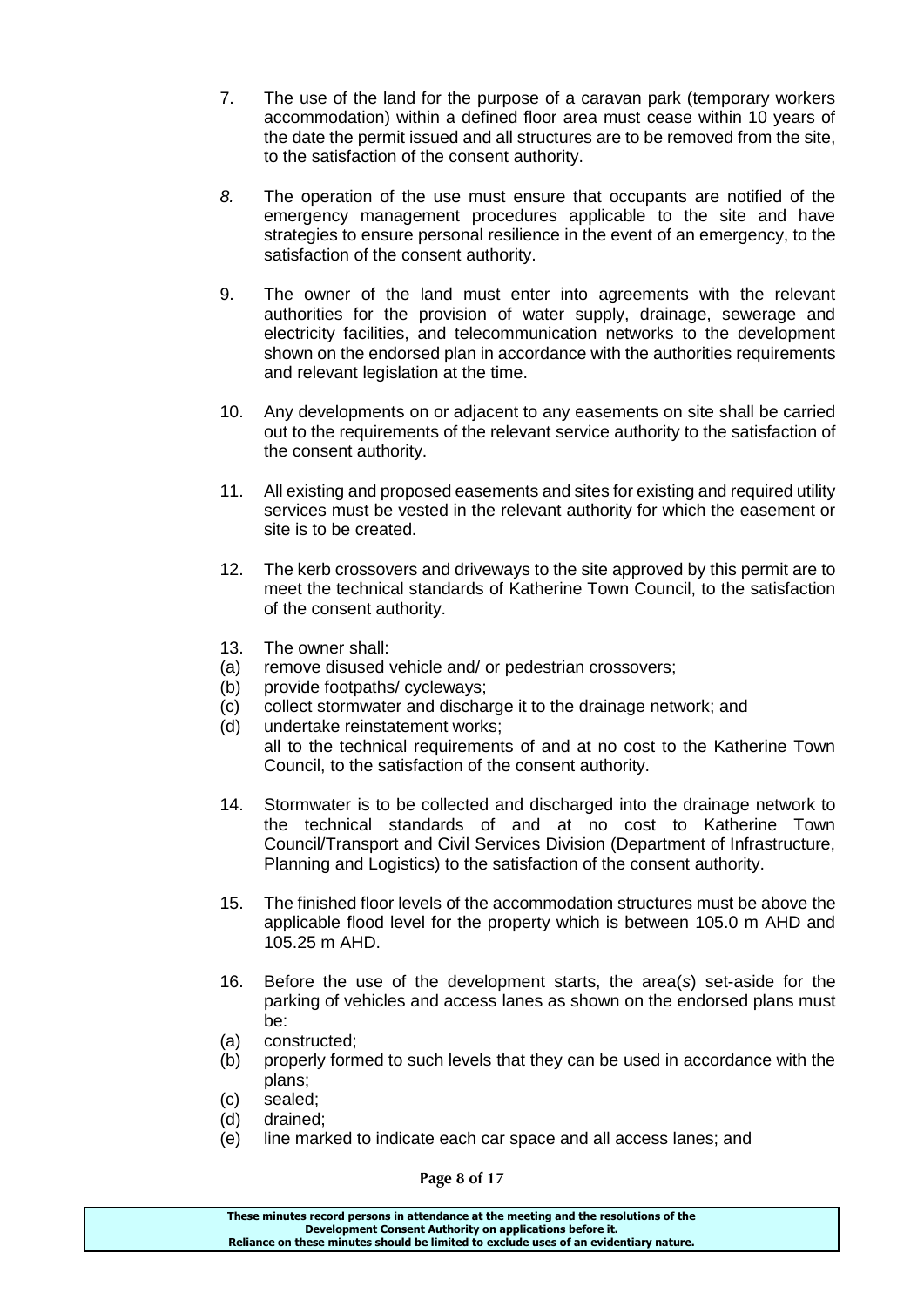(f) clearly marked to show the direction of traffic along access lanes and driveways to the satisfaction of the consent authority. Car spaces, access lanes and driveways must be kept available for these

purposes at all times.

- 17. Provision must be made on the land for the storage and collection of garbage and other solid waste. This area must be graded and drained and screened from public view to the satisfaction of the consent authority.
- 18. Before the occupation of the development starts, the landscaping works shown on the endorsed plans must be carried out and completed to the satisfaction of the consent authority.
- 19. The landscaping shown on the endorsed plans must be maintained to the satisfaction of the consent authority, including that any dead, diseased or damaged plants are to be replaced.

## **NOTES:**

- 1. The Power and Water Corporation advises that the Water and Sewer Services **Development** Section [\(landdevelopmentnorth@powerwater.com.au\)](mailto:landdevelopmentnorth@powerwater.com.au) and Power Network Engineering Section [\(powerconnections@powerwater.com.au\)](mailto:powerconnections@powerwater.com.au) should be contacted via email a minimum of 1 month prior to construction works commencing in order to determine the Corporation's servicing requirements, and the need for upgrading of on-site and/or surrounding infrastructure.
- 2. The development and use hereby permitted should be designed, constructed, registered and operate in accordance with the National Construction Code of Australia, the *NT Public Health Act* and Regulations, the *NT Food Act* and National Food Safety Standards.
- 3. Any proposed works which fall within the scope of the *Construction Industry Long Service Leave and Benefits Act* must be notified to NT Build by lodgement of the required Project Notification Form. Payment of any levy must be made prior to the commencement of any construction activity. NT Build should be contacted via email (info@ntbuild.com.au) or by phone on 08 89364070 to determine if the proposed works are subject to the Act.
- 4. Any proposed work (including the provision or connection of services) within, or impacting upon the Victoria Highway road reserve shall be in accordance with the standards and specifications of the Transport and Civil Services Division, Department of Infrastructure, Planning and Logistics. Design documents must be submitted to the Director Corridor Management, Transport and Civil Services Division for Road Agency Approval and no works are to commence prior to approval and receipt of a "Permit to Work Within a Road Reserve".
- 5. No temporary access for construction purposes shall be permitted from the Victoria Highway road reserve. Construction and delivery vehicles shall not be parked on the Victoria Highway road reserve.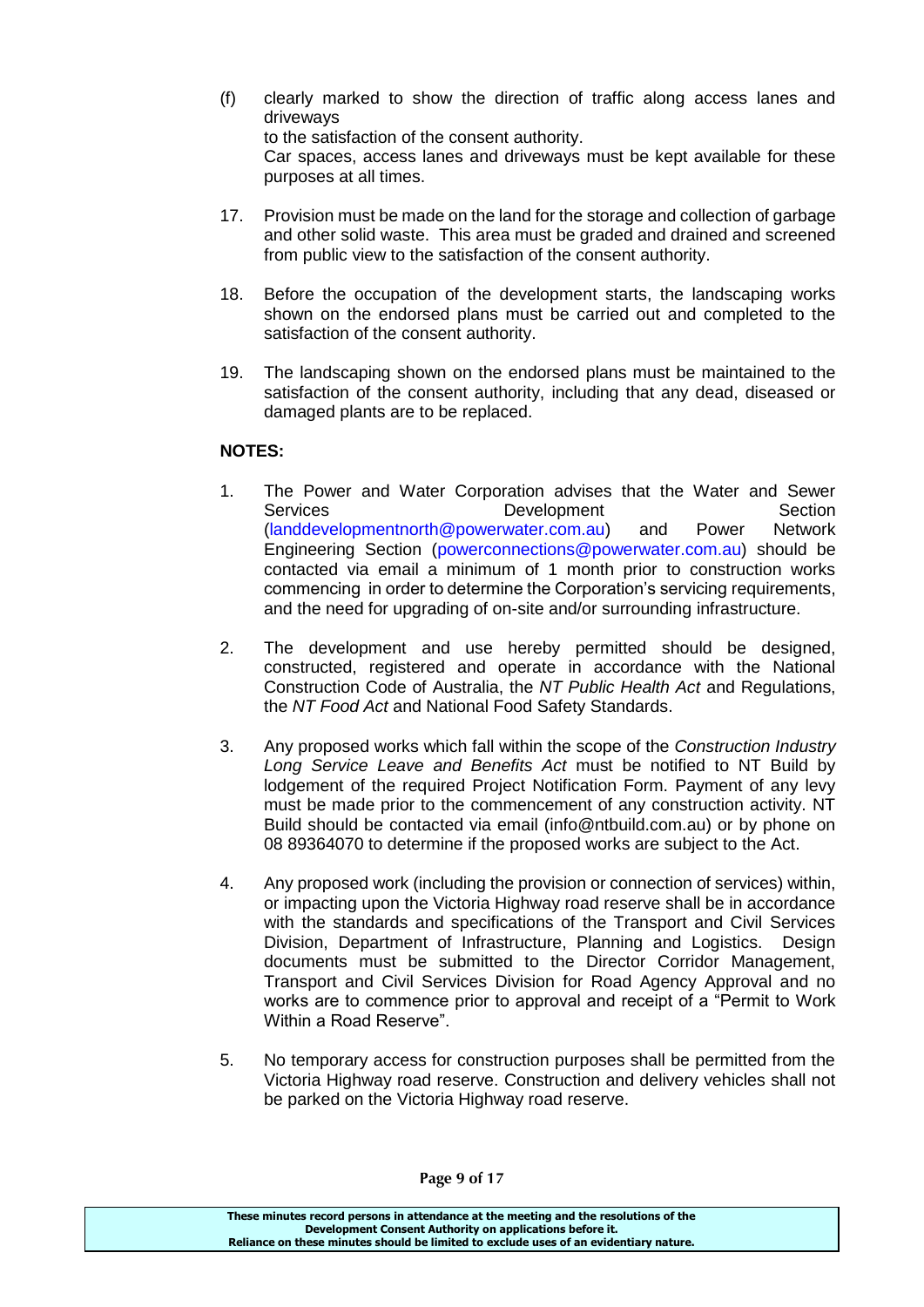- 6. Upon completion of any works within or impacting upon the Victoria Highway road reserve, the road reserve shall be rehabilitated to the standards and requirements of the Department of Infrastructure, Planning and Logistics.
- 7. Any floodlighting or security lighting provided on site is to be shielded in a manner to prevent the lighting being noticeable or causing nuisance to Victoria Highway traffic.
- 8. The finish of any Prime Identification sign, if erected, shall be such that, if illuminated, day and night readability is the same and is of constant display (i.e. not flashing or variable message).

The sign shall be positioned:

- (a) so as not to create sun or headlight reflection to motorists; and
- (b) be located entirely (including foundations and aerially) within the subject lot.
- 9. This permit does not approve the extraction and use of groundwater. A groundwater extraction licence is required under the *Water Act* where annual extraction is more than 5 ML. For advice on water extraction licences please contact the Policy and Planning Branch of the Department of Environment and Natural Resources.

### **REASONS FOR THE DECISION**

1. Pursuant to section 51(a) of the *Planning Act,* the consent authority must take into consideration the planning scheme that applies to the land to which the application relates.

The proposed development of a caravan to provide temporary workers accommodation in cabins is consistent with the requirements for a caravan park within Zone CV (Caravan Parks) of the NT Planning Scheme. With the provision of amended plans and general conditions addressing landscaping and parking areas the development is considered to meet the minimum requirements within the zone. The inclusion of a general operational condition requiring personal resilience measures to be implemented in the event of an emergency is applied to this development to minimise the risk to the potential 120 occupants to be accommodated in close proximity to a floodway.

The Katherine Land Use Plan envisages the land is suitable for tourism purposes. Whilst the nature of the development and use does not cater for the tourism industry, the application demonstrates the intent to provide short term accommodation for workers temporarily. With the inclusion of a condition to time limit the operation, coinciding with the lease period, there is an opportunity to ensure the land is available in the longer term for the purpose identified in the Katherine Land Use Plan.

*2.* Pursuant to section 51(e) of the *Planning Act,* the consent authority must take into consideration any submissions made under section 49, and any evidence or information received under section 50, in relation to the development application.

**Page 10 of 17** Submitters raised concerns which relate to the potential impact of the use on the viability of existing accommodation businesses and the reopening of an abattoir within Zone A (Agriculture) in the area. There is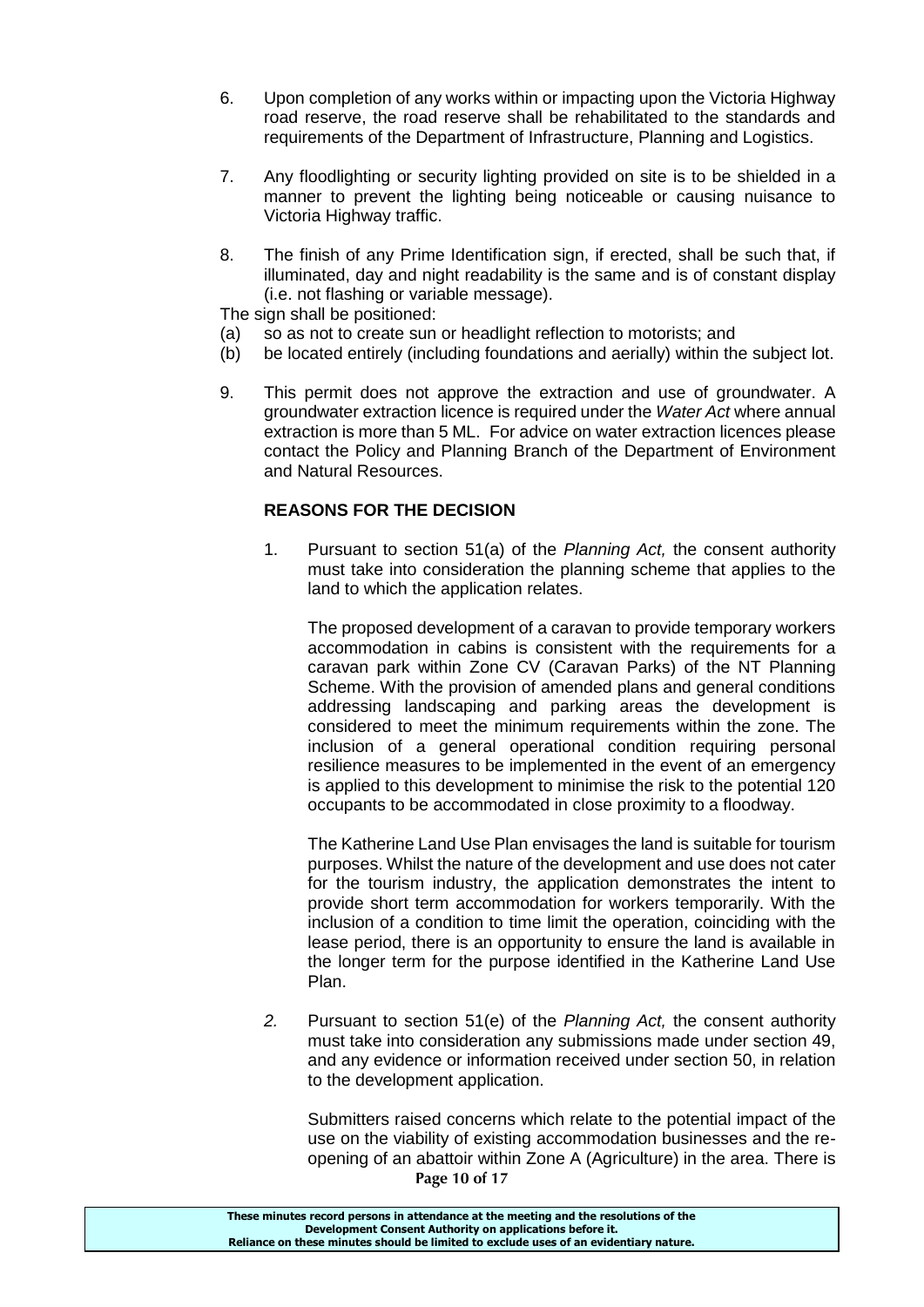no current application or approval for an abattoir in the area and the matters raised are not considered to pertain to the areas of concern under the *Planning Act*.

3. Pursuant to section 51(j) of the *Planning Act*, the consent authority must take into consideration the capability of the land to which the proposed development relates to support the proposed development and the effect of the development on the land and on other land, the physical characteristics of which may be affected by the development.

The historical use of the land previously developed and used as an accommodation facility indicates the capability of the land to support the proposed development. The land has access to reticulated power with water and sewerage services in the area able to be extended to support the development, therefore is not reliant on separate ground or surface water supplies or on-site wastewater treatment.

Due to the proximity to a watercourse, the preparation and implementation of an erosion and sediment control plan is included as a condition of approval, to minimise the effect of the development on the surrounding area.

The Department of Environment and Natural Resources (DENR) confirmed that the lot is affected by riverine flooding from the Katherine River. The proposed floor level of the cabins is above the 1% Annual Exceedance Probability (AEP) level which is between approximately 105 to 105.25 m AHD at the site. The design is considered to adequately reduce the risk of exposure of property.

4. Pursuant to section 51(n) of the *Planning Act*, the consent authority must take into consideration the potential impact on the existing and future amenity of the area in which the land is situated.

The site is on a scenic tourist route leading to the Low Level Nature Reserve and bridge crossing of the Katherine River and a major highway at the entry to the Town of Katherine. As conditioned the development retains existing established mature trees along the property boundary and will include a requirement to further detail the use of landscaping to enhance the amenity of the area.

Separation between incompatible uses within Zone GI (General Industry) is achieved by the existing native vegetation on site and separation distance provided by the Victoria Highway road reserve.

Katherine Town Council require the site access to be upgraded and will take into account the increased volume of traffic generated by the use to ensure the amenity of the area is maintained for all road users.

**ACTION:** Notice of Consent and Development Permit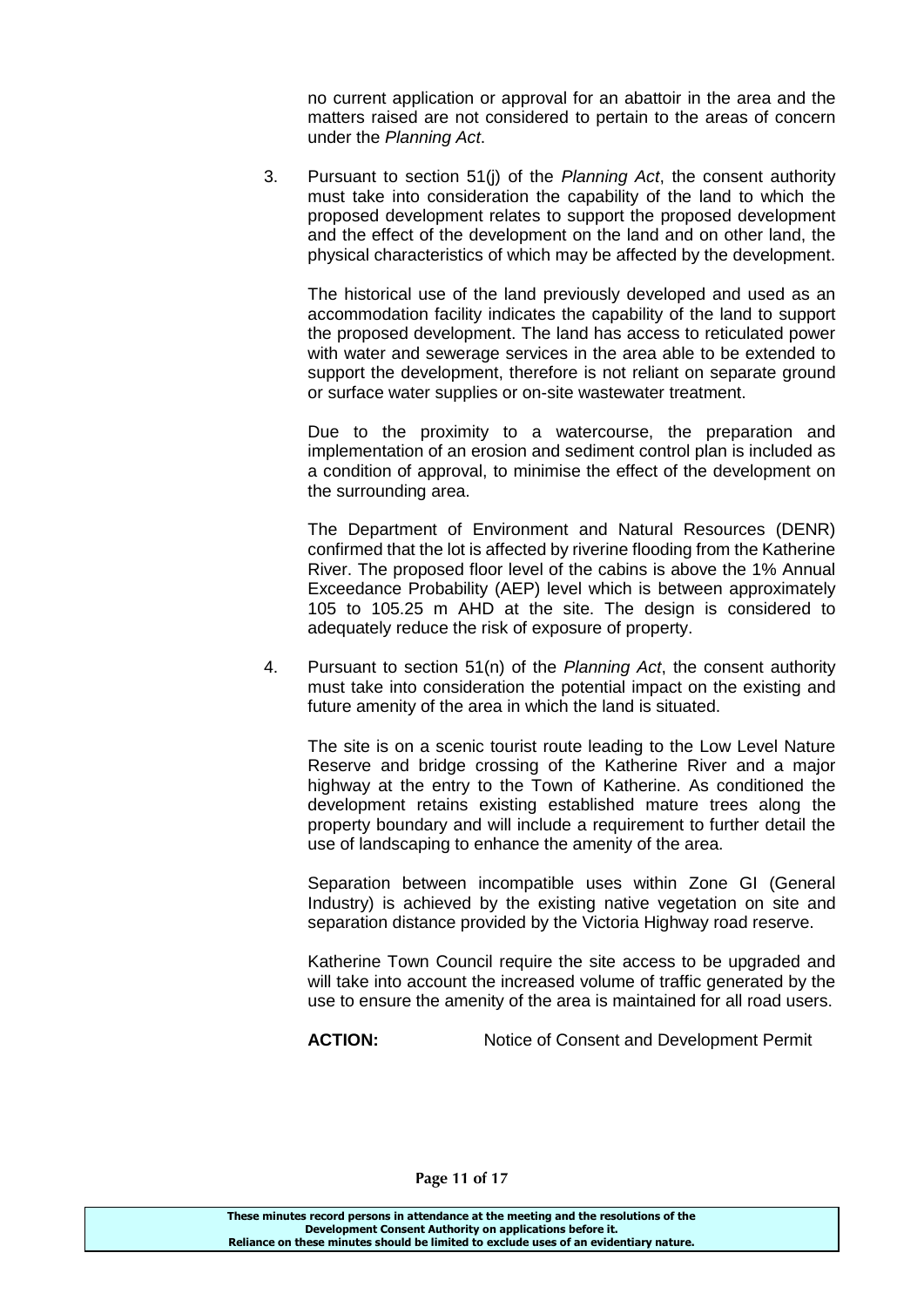#### **ITEM 3 SERVICE STATION COMPRISING OF 3 ABOVE GROUND FUEL TANKS AND PA2018/0003 BOWSERS AND AN ABLUTION BLOCK ON LAND WITHIN A DEFINED FLOOD AREA LOT 1114 (4) BICENTENNIAL ROAD, TOWN OF KATHERINE**

#### **APPLICANT JASON HILLIER**

Mr Jason Hillier, Mr Geoff Booth and Mr Rod Booth (developers) attended. The applicant tabled statements from Mills Sign and Painting Service (fuel pump and tank installation contractors) and Caltex Australia Petroleum Pty Ltd.

**RESOLVED** That, pursuant to section 53(a) of the *Planning Act*, the Development Consent **07/18** Authority consent to the application to develop Lot 1114 (4) Bicentennial Road, Town of Katherine for the purpose of a service station comprising of 3 above ground fuel tanks and bowsers and an ablution block on land within a defined flood are, subject to the following conditions:

#### **CONDITIONS PRECEDENT**

1. Prior to the commencement of works (including site preparation), a schematic plan demonstrating the on-site collection of stormwater and its discharge into the Katherine Town Council stormwater drainage system shall be submitted to and approved by the Katherine Town Council, to the satisfaction of the consent authority. The plan shall include details of site levels and Council's stormwater drain connection point/s and should ensure it reflects the approved development site layout. The plan shall also indicate how stormwater will be collected on the site and connected underground to Council's system.

#### **GENERAL CONDITIONS**

- 2. The works carried out under this permit shall be in accordance with the drawings endorsed as forming part of this permit.
- 3. The permit grants approval for the use of the land for retail sale of fuel only.
- 4. This permit does not consent to the use of the existing shed and office/shop. The use and/or development as shown on the endorsed plans must not be altered without the further consent of the consent authority.
- 5. Prior to the removal of soil from site the material should be assessed for contaminants to determine appropriate disposal and or reuse of the material as appropriate. This clearance will form part of this permit and must be provided to the Northern Territory Environment Protection Authority, to the satisfaction of the consent authority.
- 6. The proponent must ensure that only clean fill (virgin excavated natural material) is accepted and that the inert fill has been adequately assessed as being suitable for its intended use.
- 7. The owner of the land must enter into agreements with the relevant authorities for the provision of water supply, drainage, sewerage, electricity facilities and telecommunications to the development shown

**Page 12 of 17**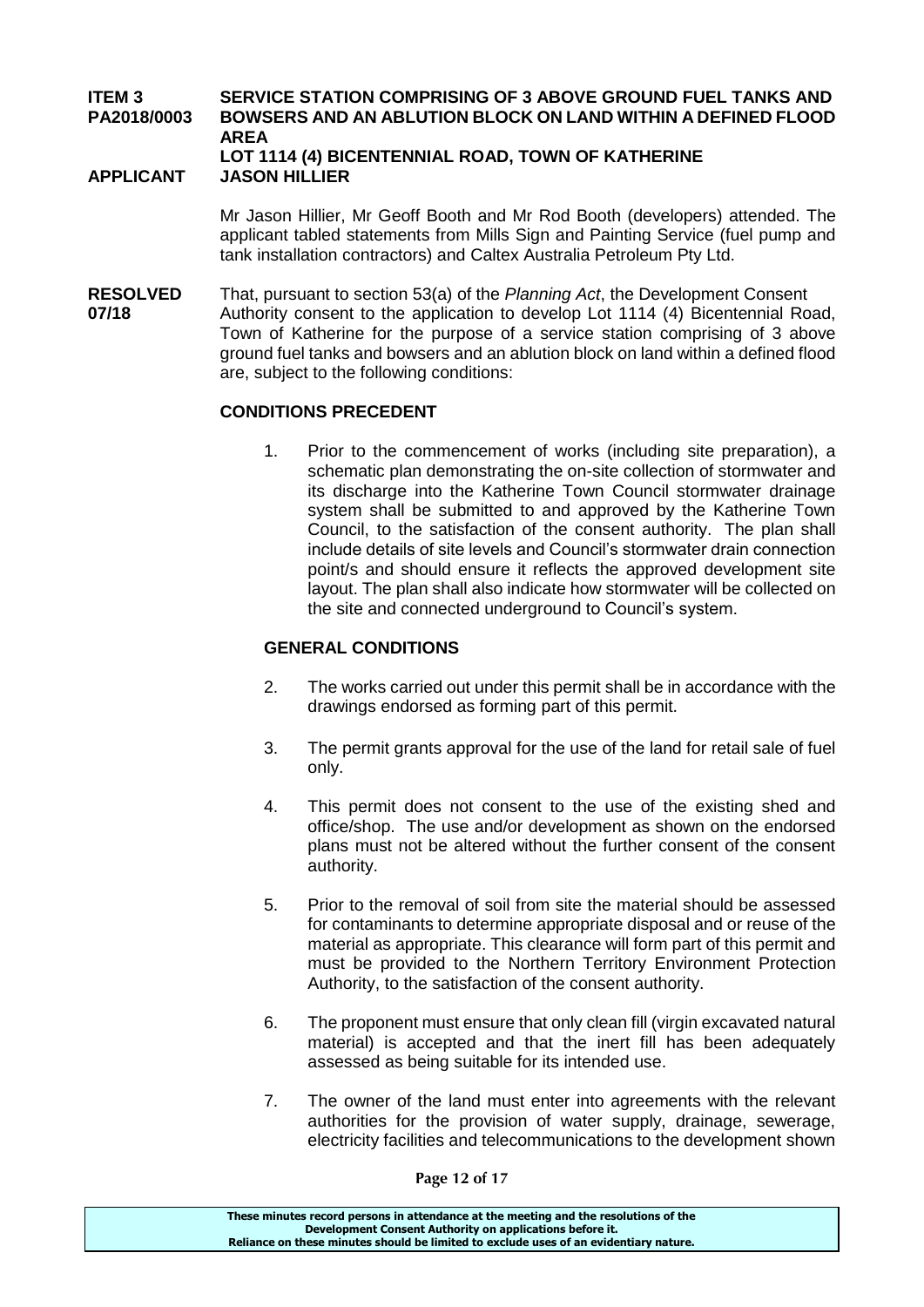on the endorsed plan in accordance with the authorities' requirements and relevant legislation at the time.

- 8. Any developments on or adjacent to any easements on site shall be carried out to the requirements of the relevant service authority to the satisfaction of the consent authority.
- 9. All existing and proposed easements and sites for existing and required utility services must be vested in the relevant authority for which the easement or site is to be created.
- 10. All proposed works impacting on the Victoria Highway are to be designed, supervised and certified on completion by a practicing and registered civil engineer, and shall be in accordance with the standards and specifications of the Department of Infrastructure Planning and Logistics. Drawings must be submitted to the Transport and Civil Services Division, Department of Infrastructure Planning and Logistics, for approval and no works are to commence prior to approval and receipt of a "Permit to Work Within a Road Reserve".
- 11. The kerb crossovers and driveways to the site approved by this permit are to meet the technical standards of the Katherine Town and/or the Transport and Civil Services Division of the Department of Infrastructure Planning and Logistics, to the satisfaction of the consent authority.
- and

The owner shall:

- (a) remove disused vehicle and/ or pedestrian crossovers; and
- (b) undertake reinstatement works;
	- all to the technical requirements of and at no cost to the Katherine Town the Transport and Civil Services Division of the Department of Infrastructure Planning and Logistics, to the satisfaction of the consent authority.
- 12. Where unfenced, the Victoria Highway Road frontage is to be appropriately fenced in accordance with the Transport and Civil Services Division of the Department of Infrastructure, Planning and Logistics' standards and requirements to the satisfaction to the consent authority.
- 13. Stormwater is to be collected and discharged into the drainage network to the technical standards of and at no cost to the Katherine Town Council and/or the Transport and Civil Services Division of the Department of Infrastructure Planning and Logistics, to the satisfaction of the consent authority.
- 14. Engineering design and specifications for the proposed and affected roads, street lighting, stormwater drainage, vehicular access, pedestrian/ cycle corridors and streetscaping are to be to the technical requirements of the Katherine Town Council and/or the Transport and Civil Services Division of the Department of Infrastructure Planning and Logistics, to the satisfaction of the consent authority and all approved works constructed at the owner's expense.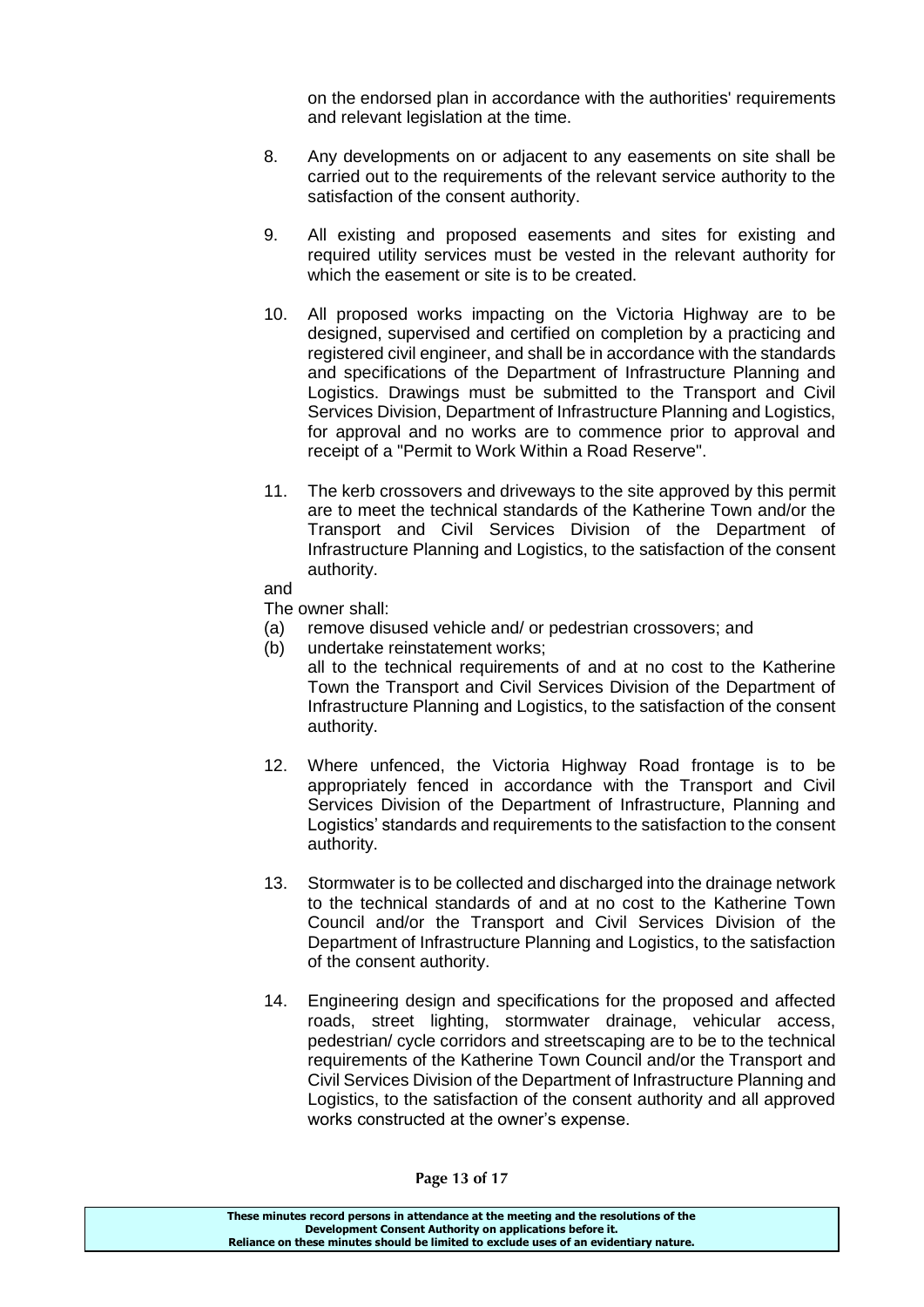- 15. No fence, hedge, tree or other obstruction exceeding a height of 0.6m is to be planted or erected so that it would obscure sight lines at the junction of the driveway and the public street.
- 16. Before the use or occupation of the development starts, the area(s) set-aside for the parking of vehicles and access lanes as shown on the endorsed plans must be:
	- (a) constructed;
	- (b) properly formed to such levels that they can be used in accordance with the plans;
	- (c) surfaced with an all-weather-seal coat;
	- (d) drained;
	- (e) line marked to indicate each car space and all access lanes; and
	- (f) clearly marked to show the direction of traffic along access lanes and driveways;

to the satisfaction of the consent authority. Car spaces, access lanes and driveways must be kept available for these purposes at all times.

- 17. Before the use/occupation of the development starts the landscaping works shown on the endorsed plans must be carried out and completed to the satisfaction of the consent authority.
- 18. The landscaping shown on the endorsed plans must be maintained to the satisfaction of the consent authority, including that any dead, diseased or damaged plants are to be replaced.
- 19. The use and development must be managed so that the amenity of the area is not detrimentally affected, through the emission of noise, artificial light, smell, fumes, smoke, vapour, steam, soot, ash, dust, waste water, waste products, grit or oil.
- 20. All pipes, fixtures, fittings and vents servicing any building on the site must be concealed in service ducts or otherwise hidden from view to the satisfaction of the consent authority.
- 21. External lighting must be designed, baffled and located so as to prevent any adverse effect on adjoining land to the satisfaction of the consent authority.
- 22. "No entry/no exit" signs and arrows directing the internal traffic movement on site shall be provided at completion of building to the requirements and satisfaction of the consent authority.
- 23. No goods are to be stored or left exposed outside the building(s) so as to be visible from any public street
- 24. Storage for waste disposal bins is to be provided to the requirements of Katherine Town Council to the satisfaction of the consent authority.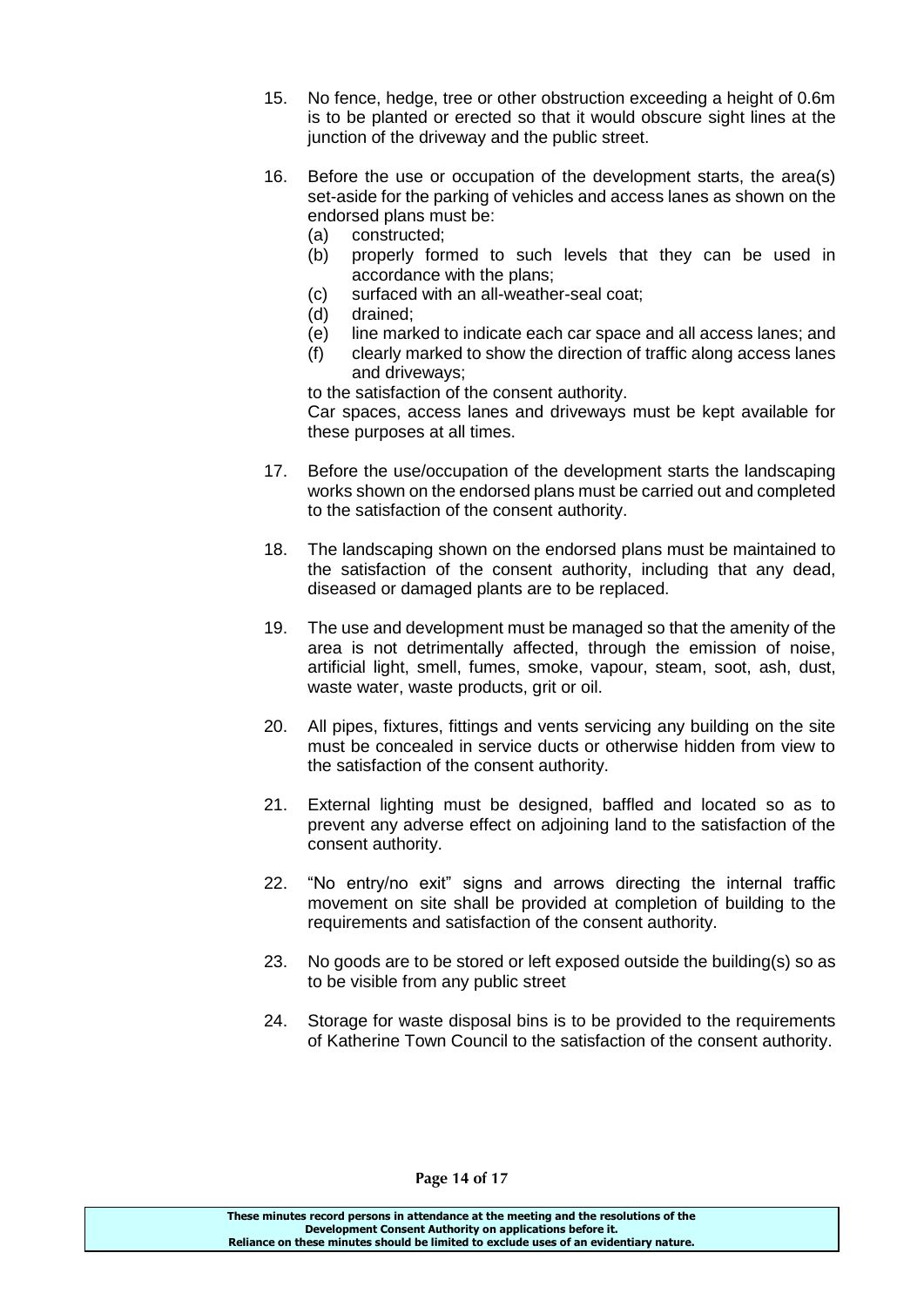### **NOTES:**

- 1. The Power and Water Corporation advises that the Water and Sewer Services **Development** Development Section (landdevelopmentnorth@powerwater.com.au) and Power Network Engineering Section (powerconnections@powerwater.com.au) should be contacted via email a minimum of 1 month prior to construction works commencing in order to determine the Corporation's servicing requirements, and the need for upgrading of on-site and/or surrounding infrastructure.
- 2. The development and use hereby permitted should be designed, constructed, registered and operate in accordance with the National Construction Code of Australia, the *NT Public Health Act and Regulations*, the *NT Food Act* and National Food Safety Standards.
- 3. Access to the site from / to the Stuart Highway is subject to Road Safety Audits in accordance with the Transport and Civil Services Division of the Department of Infrastructure Planning and Logistics' Policy "Road Safety Audits".
- 4. Access to the site from, and all works within or impacting upon Bicentennial Road shall be to the standards and requirements of the Katherine Town Council.
- 5. No temporary access for construction purposes shall be permitted from the Stuart Highway road reserve. Construction and delivery vehicles shall not be parked on the Stuart Highway road reserve.
- 6. Upon completion of any works within or impacting upon the Stuart Highway road reserve, the road reserve shall be rehabilitated to the standards and requirements of the Transport and Civil Services Division of the Department of Infrastructure Planning and Logistics.
- 7. Any floodlighting or security lighting provided on site is to be shielded in a manner to prevent the lighting being noticeable or causing nuisance to Stuart Highway traffic.
- 8. The finish of any Prime Identification sign, if erected, shall be such that, if illuminated, day and night readability is the same and is of constant display (i.e. not flashing or variable message). The sign shall be positioned:
- a) so as not to create sun or headlight reflection to motorists; and
- b) be located entirely (including foundations and aerially) within the subject lot.

Advertising signage, either permanent or temporary, e.g. 'A' frame, vehicle or trailer mounted shall not be erected or located within the Stuart Highway road reserve.

9. The loads of all trucks entering and leaving the site of works are to be constrained in such a manner as to prevent the dropping or tracking of materials onto streets. This includes ensuring that all wheels, tracks and body surfaces are free of mud and other contaminants before entering onto the sealed road network. Where tracked material on the road pavement becomes a potential safety issue, the Developer will be obliged to sweep and clean material off the road.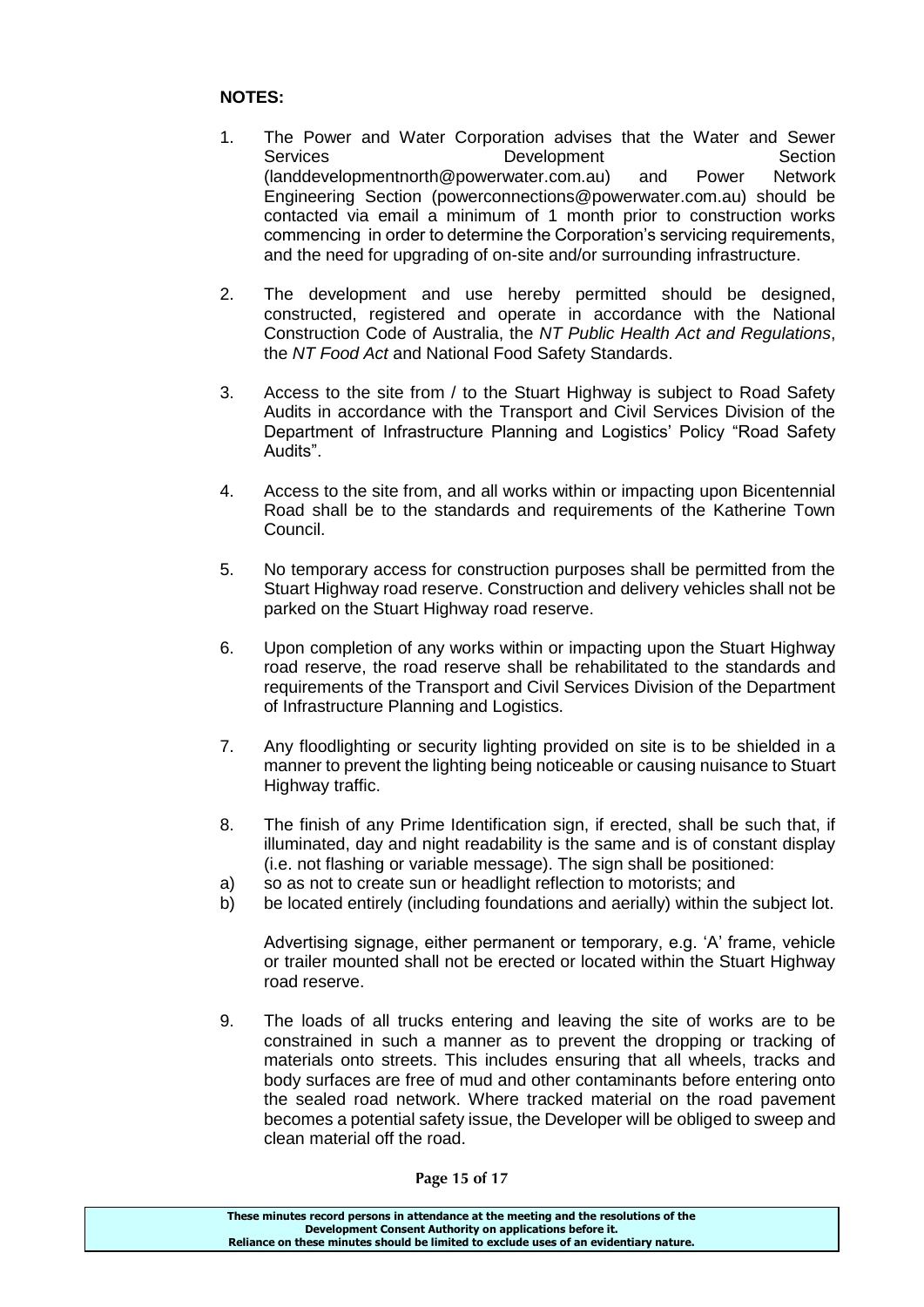- 10. Appropriate protection shall be provided to contain potential spills of waste and prevent contaminants from entering adjacent properties, roadways, and the stormwater drainage system. The fuel delivery area shall be designed and constructed such that spillage and run-off containing waste is free from cross-contamination and isolated from the stormwater drainage system.
- 11. The permit holder is advised that the proposal may have assessment implications under the *Waste Management and Pollution Control Act*, More information can be found on the Northern Territory Environment Protection Authority website at: [https://ntepa.nt.gov.au/waste-pollution.](https://ntepa.nt.gov.au/waste-pollution) The applicant is encouraged to contact the NT EPA on (08) 8924 4218 o[r ntepa@nt.gov.au.](mailto:ntepa@nt.gov.au)
- 12. Any proposed works which fall within the scope of the Construction Industry Long Service Leave and Benefits Act must be notified to NT Build by lodgement of the required Project Notification Form. Payment of any levy must be made prior to the commencement of any construction activity. NT Build should be contacted via email (info@ntbuild.com.au) or by phone on 08 89364070 to determine if the proposed works are subject to the Act.
- 13. If you choose NBN to service your development, you will need to enter into a development agreement with NBN. The first step is to register the development via [http://www.nbnco.com.au/develop-or-plan-with-the](http://www.nbnco.com.au/develop-or-plan-with-the-nbn/new-developments.html)[nbn/new-developments.html](http://www.nbnco.com.au/develop-or-plan-with-the-nbn/new-developments.html) once registered NBN will be in contact to discuss the specific requirements for the development. NBN requires you to apply at least 3 months before any civil works commence. All telecommunications infrastructure should be built to NBN guidelines found at [http://www.nbnco.com.au/develop-or-plan-with-the-nbn/new](http://www.nbnco.com.au/develop-or-plan-with-the-nbn/new-developments/builders-designers.html)[developments/builders-designers.html.](http://www.nbnco.com.au/develop-or-plan-with-the-nbn/new-developments/builders-designers.html)
- 14. There are statutory obligations under the *Weeds Management Act* to take all practical measures to manage weeds on the property. For advice on weed management please contact the Department of Environment and Natural Resources.
- 15. Notwithstanding the approved plans, all signage is subject to Katherine Town Council approval, at no cost to Council.

# **REASONS FOR THE DECISION**

1. Pursuant to section 51(a) of the *Planning Act,* the consent authority must take into account any planning scheme that applies to the land to which the application relates.

The proposal is within Zone LI (Light Industry) where the primary purpose of Zone LI is to provide for light industry uses or development activities that will not by the nature of their operations, detrimentally affect adjoining or nearby land. Given the location, size of the site and the surrounding uses the proposal is not considered likely to impact on adjoining or nearby land through its operations. The proposal complies with the relevant requirements of the NT Planning Scheme including Clause 6.1 (General Height Control); Clause 6.5.1 (Parking Requirements); Clause 6.5.3 (Parking Layout); Clause 6.6 (Loading Bays); Clause 6.14 (Land Subject to Flooding and Storm Surge); Clause 8.1.4 (Service Stations) and Clause 9.1.1 (Industrial Setbacks).